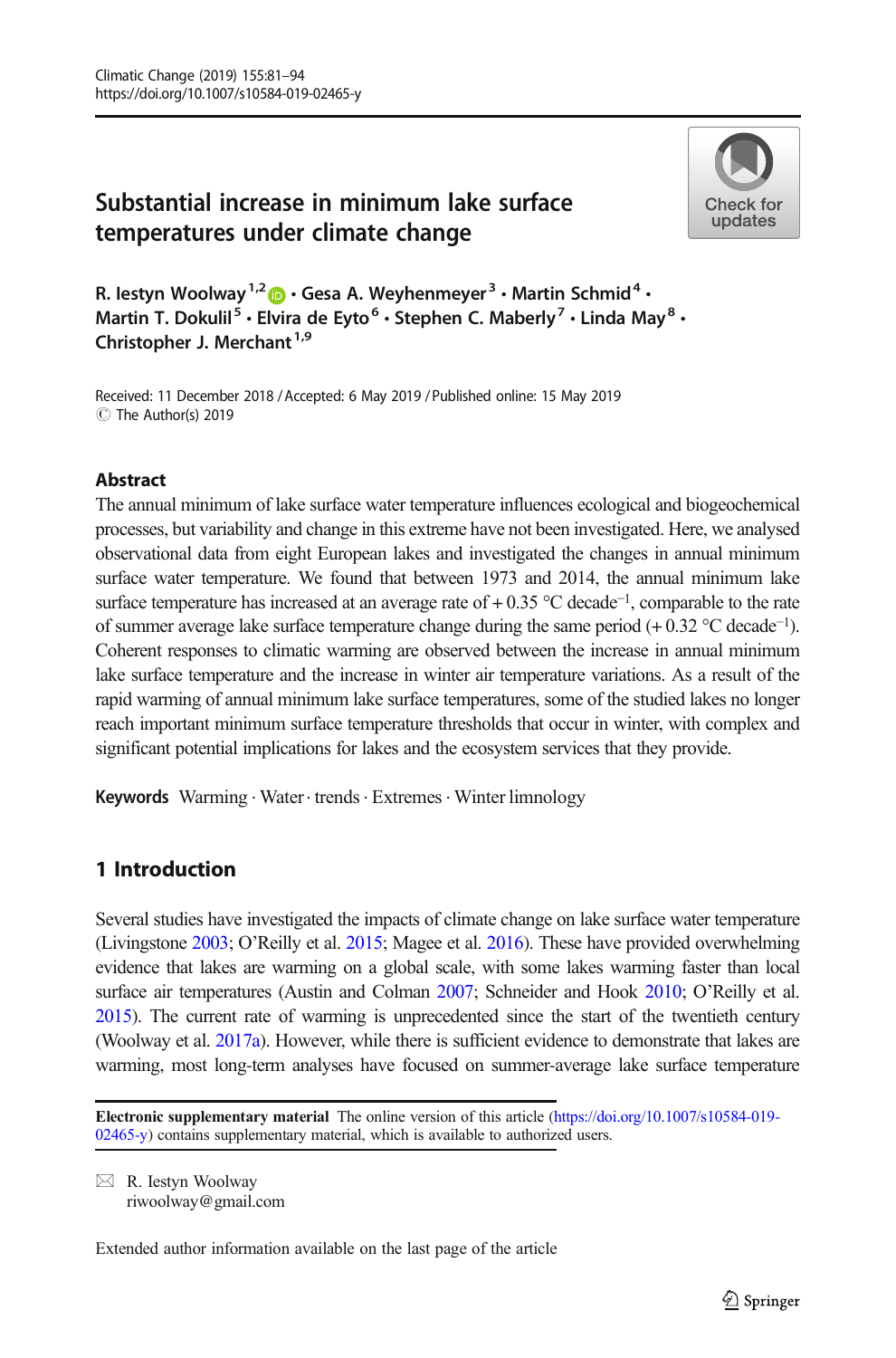trends, investigating either single-point observations (Schneider and Hook [2010](#page-12-0); O'Reilly et al. [2015\)](#page-12-0), lake-wide averages (Woolway and Merchant [2017\)](#page-13-0) or spatially resolved temperatures from satellites (Woolway and Merchant [2018](#page-13-0)). Temperature changes during other seasons have received comparatively little attention, focusing either on single lakes or a small number of lakes within a specific region (Lenters [2004](#page-12-0); Schmid and Köster [2016;](#page-12-0) Winslow et al. [2017](#page-13-0); Woolway et al. [2017a\)](#page-13-0). Previous studies have also focused typically on the influence of climate change on monthly, seasonal or annually averaged observations. However, the cold extreme of minimum lake surface temperature attained within any given year is also highly pertinent to a large variety of physical, chemical and biological processes.

Winter temperature is of great importance to lake ecosystems, and the annual minimum temperature sets a strong control on many processes occurring in lakes (Hampton et al. [2017](#page-12-0)). Higher winter temperatures, previously inferred from the analysis of isolated extreme events (e.g., the mild winter of 2006–2007 in Europe), have been shown to have a striking and long-lasting influence on lake ecology (Straile et al. [2003](#page-13-0); Rempfer et al. [2010;](#page-12-0) Straile et al. [2010](#page-13-0)), including the distribution and population dynamics of species (Straile and Stenseth [2007\)](#page-13-0). Winter lake surface temperatures influence the formation of ice cover, a process that has a direct effect on many lake ecosystem processes (Hampton et al. [2017;](#page-12-0) Sharma et al. [2019\)](#page-12-0). Surface temperature during winter can also affect the duration of the period of homothermy, a state in which deep lakes can mix fully, allowing the transport of oxygen from surface to deep waters and the transport of dissolved nutrients in the opposite direction (Straile et al. [2003\)](#page-13-0). Surface temperature change during winter can therefore be very informative of stratification dynamics and can provide useful information on the lake thermal environment, which will have repercussions throughout the year in terms of biogeochemistry, organismal metabolism and the availability of suitable habitat for biota.

Some modelling studies have predicted an increase in lake minimum temperature with climate change (Elo et al. [1998;](#page-11-0) Fang and Stefan [1999\)](#page-12-0). However, relatively little has been reported directly from observations about how minimum lake surface temperatures have responded to climatic variability and trends. Thus, there are still substantial gaps in knowledge of how minimum lake surface temperatures respond to warming, in particular at the regional and global scale. In this study, we analysed how annual minimum lake surface temperatures have changed based on long-term in situ lake surface temperature observations from some of Europe's best-monitored lakes. Unlike seasonally averaged lake temperature studies, where many observations are used to calculate long-term trends, the minimum lake surface temperature is based on a single extreme value each year and, thus, has greater inter-annual variability. The variability makes the effects of climate change more difficult to detect, a reason why we selected only lakes with long (> 40 years) observational records. In addition, we restricted our analyses to lakes that usually do not freeze during winter since the annual minimum surface water temperature of ice-covered lakes is  $0^{\circ}$ C, and therefore per default, there cannot be a trend. The main intention of this study was to analyse the temporal development of annual minimum lake surface temperatures across Europe.

### 2 Methods

#### 2.1 Lake surface temperature observations

The lakes investigated in this study were selected based on the availability of near-continuous long-term observations of lake surface water temperature during all seasons as well as the criteria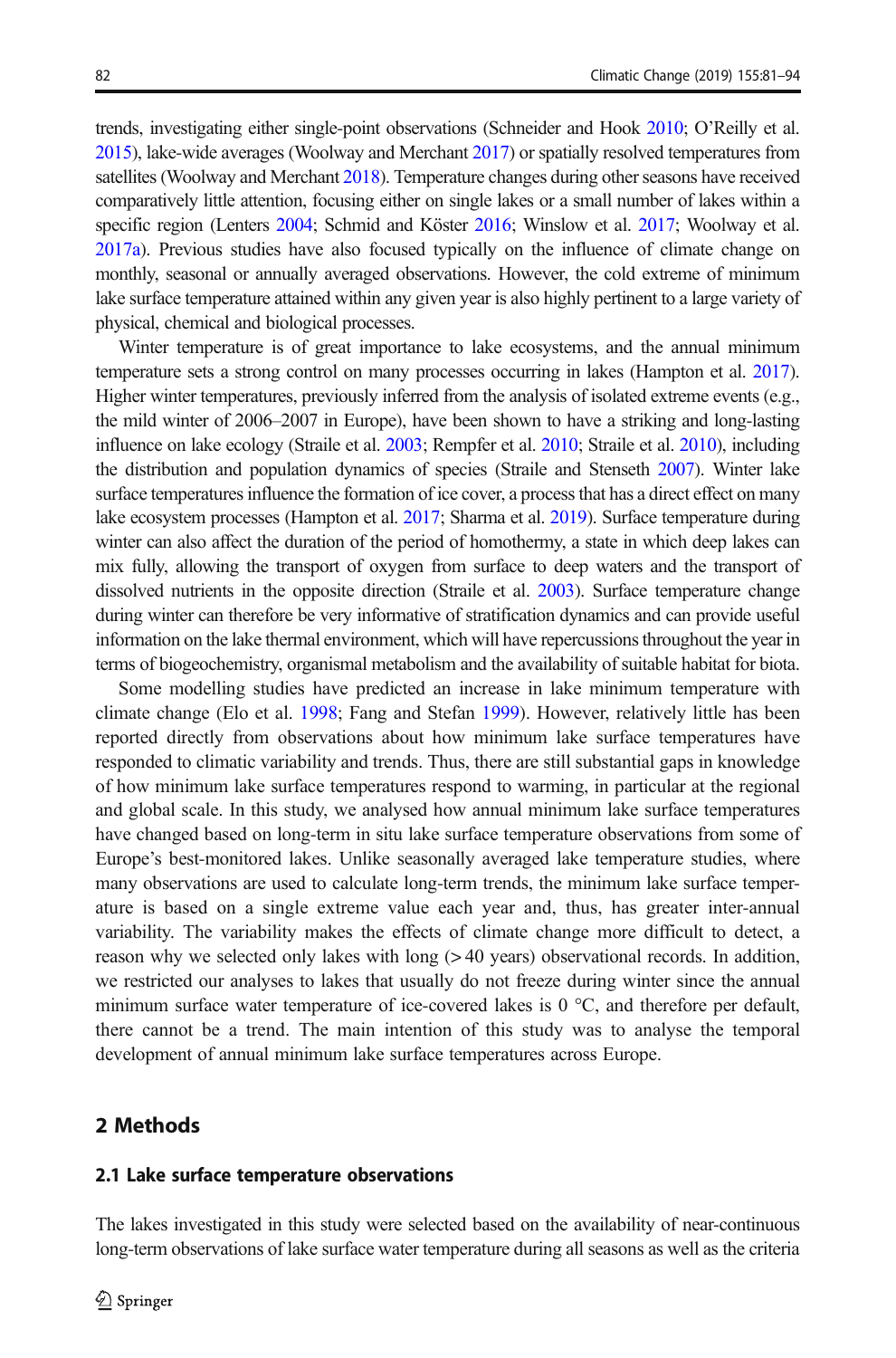mentioned above. The study addresses eight lakes in Europe, situated in Ireland (1), the UK (5), Austria (1) and Switzerland (1) (Table [1](#page-3-0)). The lakes investigated vary in their geographical and morphological characteristics. They range in altitude between 20 and 440 m above sea level, in surface area between 0.1 and  $67.0 \text{ km}^2$  and in mean depth between 3.9 and 49 m (Table [1\)](#page-3-0). The lake surface water temperature data sequences available from each of these lakes are some of the longest available from anywhere in the world. The majority of the data were collected between 1973 and 2014. Specific details of the temperature observations for each lake are provided below, and the lake surface water temperature data used in this study is available online.

Lake surface temperature data from Lough Feeagh (County Mayo, Ireland; 53.945° N, − 9.576° E) were recorded at a site 60 m along the outflow, which was sampled daily at a depth of < 1 m. Lake surface temperature recordings were continuous, via in situ paper or sensorbased recorders, and compiled daily. From 1960 to 2004, a paper chart recorder with a mercury thermometer was used. From 2004 to 2009, a StowAway TidbiT temperature data logger from Onset (TB132-05+37) was used. From 2009 to the present day, data were collected using a temperature sensor on an Orpheus Mini Water Level Recorder from OTT Hydrometry (<http://www.ott.com/products/water-level-1/ott-orpheus-mini-water-level-logger-3/>). For all data sources, the midnight temperatures were extracted each day. When sensors were changed in 2004 and 2009, overlapping data were used to confirm that there were no significant jumps in the data that would introduce bias to the long-term trend.

Lake surface temperatures were measured in four adjacent lake basins of different sizes within the English Lake District, UK: Blelham Tarn (54.396° N, − 2.977° E), Esthwaite Water (54.363° N, − 2.987° E), Windermere North Basin (54.379° N, − 2.934° E) and Windermere South Basin (54.316° N, − 2.951° E) (Maberly and Elliott [2012](#page-12-0)). Lake surface temperatures were recorded at weekly or two-weekly intervals in the morning, typically between 10:00 and 12:00, just below the surface at the deepest point in each basin. A range of sensors, all checked periodically with high-precision thermistors, were used to measure water temperature between 1947 and 2015 (George et al. [2004\)](#page-12-0).

Loch Leven, situated in Scotland, UK (56.197° N, − 3.378° E), was sampled bi-weekly and from the subsurface at an approximate depth of 0.01 m. Lake surface temperatures were recorded in the morning, typically between 10:00 and 12:00 with a mercury-in-glass thermometer in a Ruttner closing bottle or with digital temperature probes that were all cross checked for accuracy against a certified mercury-in-glass thermometer with an accuracy of 0.1 °C. Data were taken from one of two sites, one in open water at Reed Bower, a long-term monitoring site with a depth that corresponds to the mean depth of the lake (i.e., 3.9 m), and the other at the outflow. These were sampled interchangeably, depending on weather conditions. As Loch Leven is relatively small and well mixed, surface temperature within the lake changes consistently across its area. Specifically, a comparison of fortnightly observations from both sampling locations in Leven from 1988 to 2015 shows a strong linear relationship (Fig.  $S1$ ;  $r^2 = 0.99$ ). This demonstrated that there is minimal intra-lake heterogeneity of surface water temperature responses to climate change at the site, in contrast to the situation that has been reported in some large lakes across the Northern Hemisphere (Woolway and Merchant [2018](#page-13-0)). So, we do not expect any biases to be introduced to the calculated long-term trends as a result of changes in the sampling locations.

Lake surface temperature data from Wörthersee, Austria (46.628° N, 14.127° E) were extracted from the yearbooks of the hydrographic service Austria. Lake temperature data were collected daily at a depth of  $\sim$  0.2 m and obtained from the lake level gauging station. Sampling was performed between 08:00 and 10:00 throughout the observational period.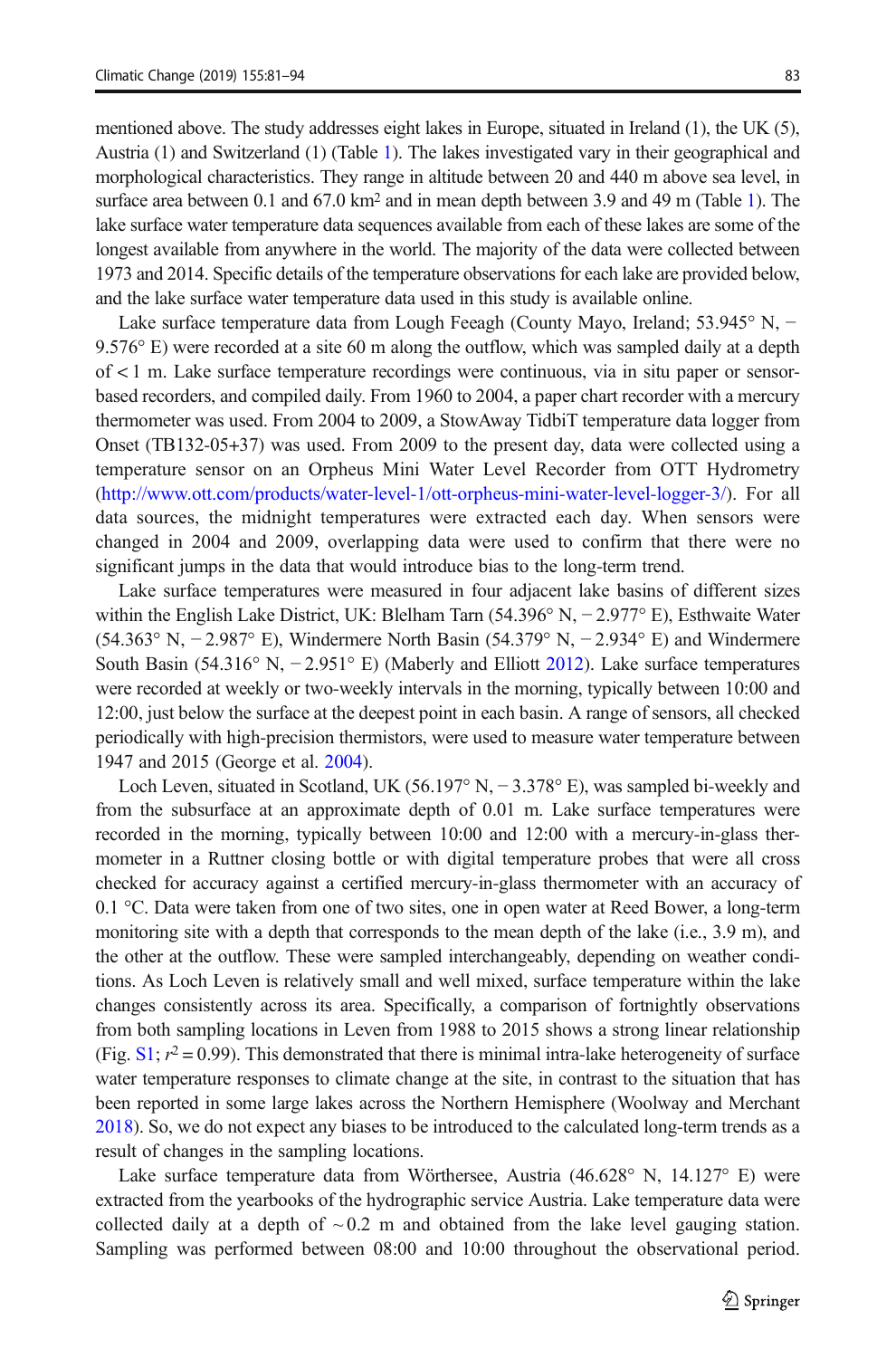<span id="page-3-0"></span>

| nean depth, surface area, the rate of change in annual minimum lake surface temperature ( $T_{\text{min}}$ ), and the rate of change in July-September average lake surface temperatures ( $T_{\text{16},\text{S}}$ ).<br>Also, shown are the 95% CI of the calculated trends. Lake temperature trends are based on observations available from 1973 to 2014, the years for which all lakes had available data<br>Table 1 General characteristics of the |                                                    |                                                                        |                            |                                                                      |                             | lakes from which lake surface water temperatures were used in this study. Shown are the names of each lake, their latitude, longitude, elevation, |                                                                                                                                                        |
|----------------------------------------------------------------------------------------------------------------------------------------------------------------------------------------------------------------------------------------------------------------------------------------------------------------------------------------------------------------------------------------------------------------------------------------------------------|----------------------------------------------------|------------------------------------------------------------------------|----------------------------|----------------------------------------------------------------------|-----------------------------|---------------------------------------------------------------------------------------------------------------------------------------------------|--------------------------------------------------------------------------------------------------------------------------------------------------------|
| ake                                                                                                                                                                                                                                                                                                                                                                                                                                                      | Latitude<br>E                                      | Longitude<br>$\widetilde{\Xi}$                                         | Elevation<br>$\widehat{E}$ | depth (m)<br>Mean                                                    | (km <sup>2</sup> )<br>Area  | $(°C$ decade <sup>-1</sup> )<br>$T_{\min}$                                                                                                        | $C$ decade <sup>-1</sup> )<br>TJAS                                                                                                                     |
| Lower Lake Zurich, Switzerland<br>Windermere North Basin, UK<br>Windermere South Basin, UK<br>Esthwaite Water, UK<br>Blelham Tam, UK<br><b>eeagh</b> , Ireland<br>Leven, UK                                                                                                                                                                                                                                                                              | 54.39<br>54.36<br>53.95<br>55.27<br>54.38<br>54.35 | $-2.98$<br>$-2.99$<br>$-9.58$<br>$-3.38$<br>$-2.93$<br>$-2.95$<br>8.72 | $\widetilde{\circ}$        | 14.5<br>16.8<br>25.1<br>$\frac{8}{6}$<br>3.9<br>6.4<br>$\frac{1}{2}$ | 13.3<br>3.92<br>67.0<br>8.0 | $0.12(-0.04, 0.28)$<br>0.34(0.04, 0.64)<br>0.37(0.15, 0.60)<br>0.29(0.04, 0.53)<br>0.40(0.11, 0.70)<br>0.45 (0.17, 0.73)<br>0.33 (0.06, 0.60)     | $0.22(-0.10, 0.54)$<br>$0.08 (-0.17, 0.33)$<br>$0.28(-0.02, 0.59)$<br>$0.52(-0.08, 1.12)$<br>0.39(0.11, 0.66)<br>0.28 (0.00, 0.56)<br>0.30(0.03, 0.58) |
| Vörthersee, Austria                                                                                                                                                                                                                                                                                                                                                                                                                                      | 46.63                                              | .4.13                                                                  |                            | 42.1                                                                 | 19.39                       | 0.51(0.28, 0.74)                                                                                                                                  | 0.51 (0.33, 0.68)                                                                                                                                      |

| SO. SI |                                                                                                                                                                                                                                                                                                                                                                                          |
|--------|------------------------------------------------------------------------------------------------------------------------------------------------------------------------------------------------------------------------------------------------------------------------------------------------------------------------------------------------------------------------------------------|
|        | calculated trends. Lake temperature trends are based on observations available from 1973 to 2014, the years for which all lakes had available data<br>of change in annual minimum lake surface temperature $(T_{min})$ , and the rate of change in July-September average lake surface temperatures $(T_{min})$ .<br>hown are the $95\%$ CI of the<br>rean depth, surface area, the rate |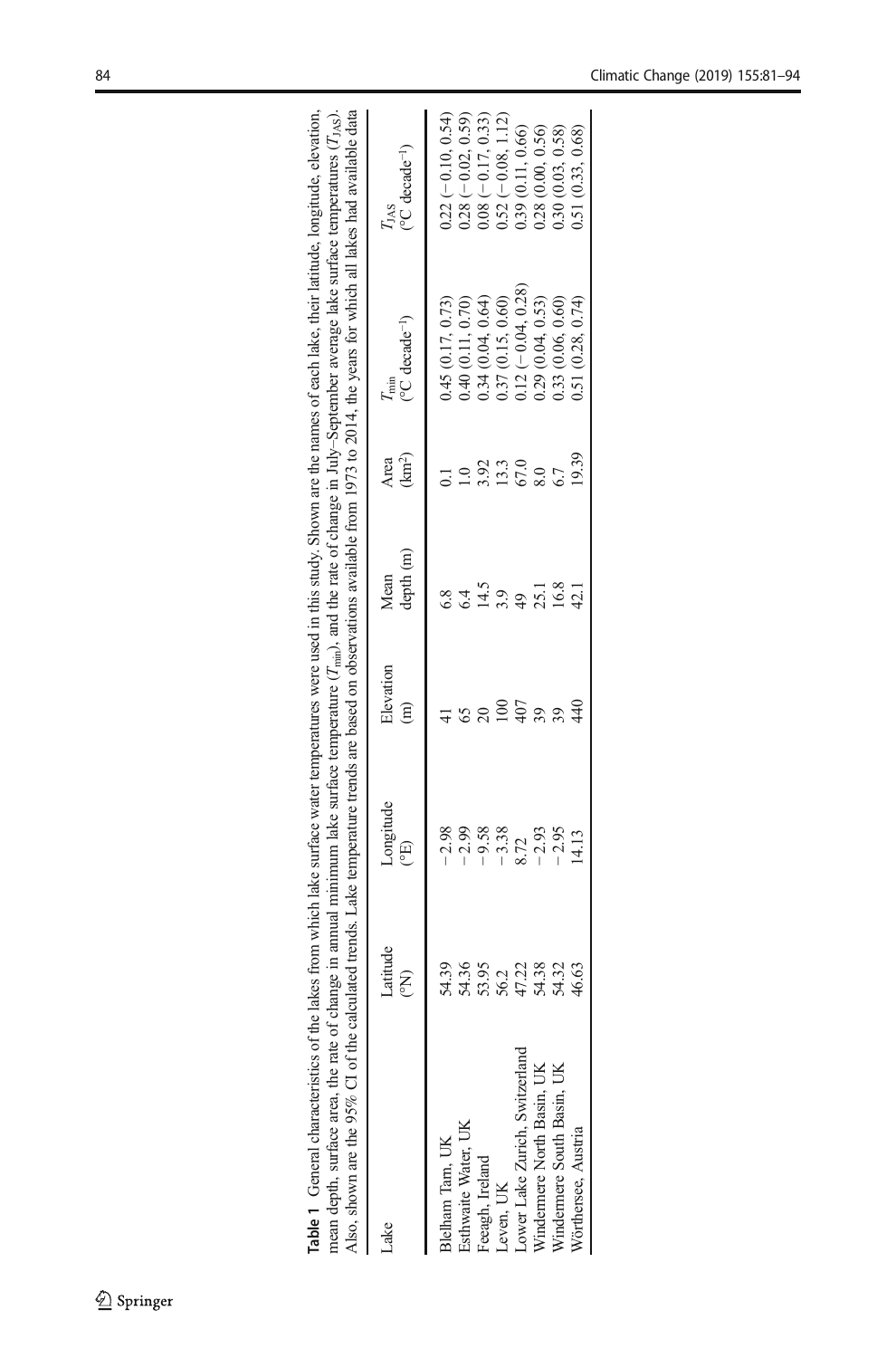Methodological changes due to sensors, timing or station modifications have been carefully checked and compensated by the hydrologists collecting the data.

Lake surface temperatures in Lower Lake Zurich (47.223° N, 8.723° E) were provided by the City of Zurich Water Supply and by the Amt für Abfall, Wasser, Energie und Luft (AWEL) of the Canton of Zurich. Temperatures until 1971 were measured by the laboratories of the Canton and the City of Zurich and later included in the database of AWEL. Temperatures were measured at approximately monthly intervals at the deepest point of the lake and at depths of approximately 0.05–0.15 m until 2000 and approximately 0.1–0.3 m thereafter. Temperature measurements were taken at approximately 10:00. Between 1945 and January 2001, a range of sensors were used to measure water temperature at discrete depths, mainly involving thermistors. From February 2001 to July 2008, an FLP-10 multisonde (DMP AG, Switzerland) was used and from August 2008 onwards using a Hydrolab DS5 multisonde (OTT Hydromet GmbH, Germany). All instruments were regularly calibrated, and measurements are expected to be correct within 0.1 °C. A detailed description of the data collected at Lower Lake Zurich is also given by Sharma et al. ([2015\)](#page-12-0) and by Peeters et al. [\(2002\)](#page-12-0). We analyse lake temperature data from 1945 to 2017 in this study. The monthly sampling interval in Lower Lake Zurich likely introduces some bias and uncertainty to the analysis, as it is unlikely that the lowest temperature was actually recorded for any given year. Although we decided to include data from Lower Lake Zurich in this study, the low sampling frequency must be taken into consideration when interpreting the results. In winter 1962/1963, Lower Lake Zurich was ice-covered for more than a month. Temperature sampling was interrupted during this time and, thus, is not included in this analysis. This was the only time during the study period where ice was present on the studied lakes.

The consistency in the time of day at which the surface temperature measurements were made in each lake is essential to ensure that no biases are introduced to the time series as a result of the large diel variability in surface water temperature (Woolway et al. [2015a,](#page-13-0) [2016](#page-13-0)). This consistency over the > 40 years in each studied lake allows the changes over time to be interpreted with confidence. A limitation of the lake surface temperature measurements is that only one observation was available per day in the studied lakes. Therefore, it is likely that the lowest temperature (i.e., minimum) on a given day could have been missed. In addition, the time of day during which the surface temperature measurements were taken differ among the studied lakes, an inconsistency to bear in mind while interpreting the across-lake comparisons and when generalising these results to other lakes.

#### 2.2 Surface air temperature observations

In this study, we inform our lake surface temperature analysis using air temperature observations from HadISD (Dunn et al. [2012\)](#page-11-0), which is a quality-controlled synoptic meteorological dataset used for climate applications at subdaily resolution ([https://www.metoffice.gov.](https://www.metoffice.gov.uk/hadobs/hadisd/) [uk/hadobs/hadisd/\)](https://www.metoffice.gov.uk/hadobs/hadisd/). Air temperature observations for each lake were selected from the nearest meteorological station within the HadISD dataset (all within 80 km of the lake). Data are available from 1973 to the present day. As a measure of mean climatic conditions near each lake throughout the study period, we compared the calculated annual minimum lake surface temperatures with air temperatures averaged over 1 month prior to the day of year in which the minimum lake surface temperature occurred. This averaging period is used to account for the fact that lake surface temperatures are responsive to air temperature anomalies (in addition to other meteorological forcing) on longer than daily time scales, since the lake integrates the daily heat flux over time (Piccolroaz et al. [2013](#page-12-0); Woolway et al. [2015b\)](#page-13-0). One caveat to this, however, is that the duration during which lake surface temperature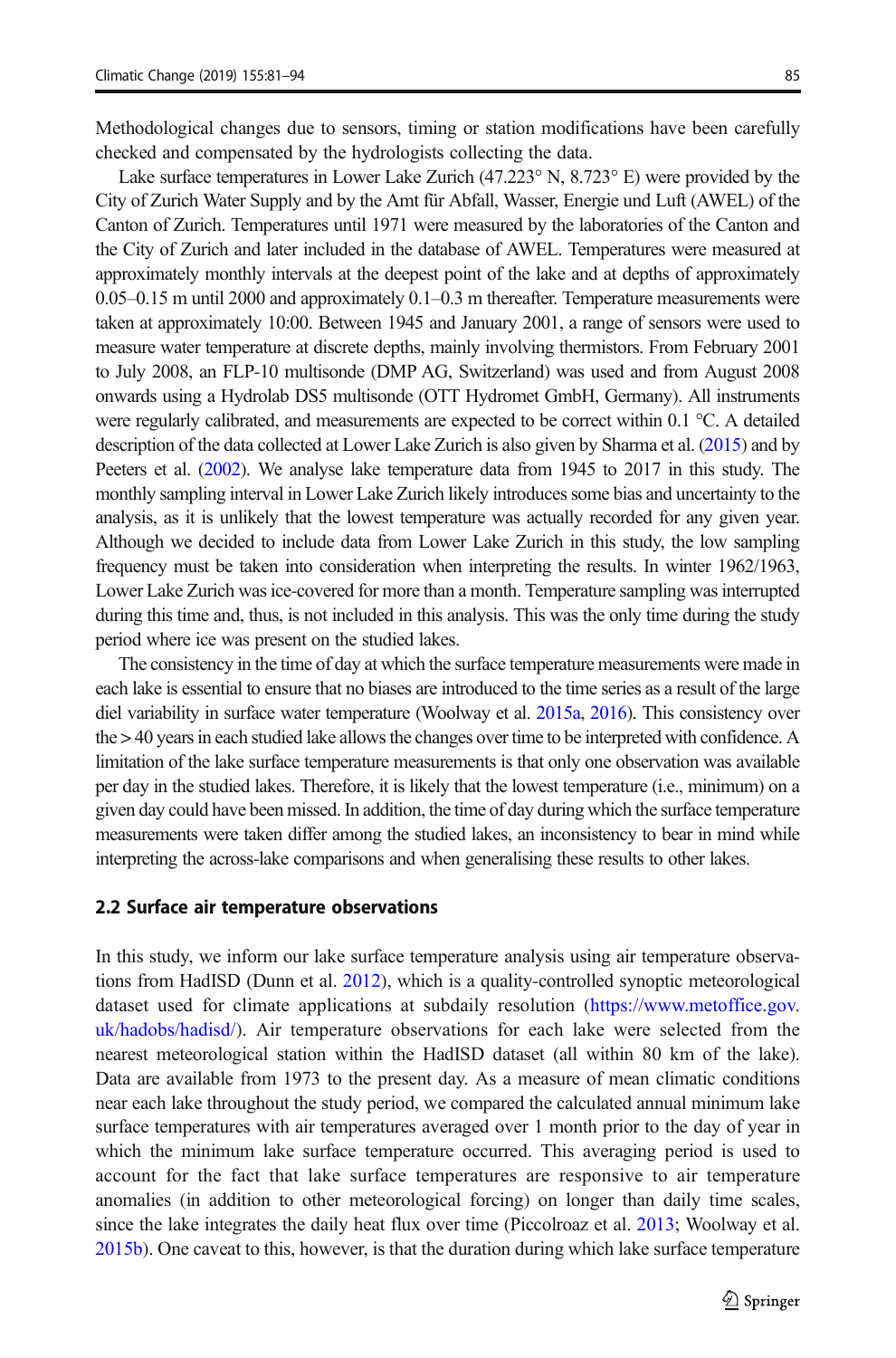anomalies are influenced by air temperature anomalies can differ between lakes, with deeper lakes being responsive to air temperature variations on longer timescales (Woolway and Merchant [2017](#page-13-0)). Nonetheless, in this study, we use 1 month as an approximate period during which lake surface temperatures are influenced by air temperature variations.

#### 2.3 Statistical methods

We analysed long-term trends using ordinary least-squares linear regression models. Trends were estimated as the slope of a linear trend model using data from 1973 to 2014, the years in which all lakes had observations. A LOWESS smoother was used to illustrate long-term change in the annual minimum lake surface temperature. All calculations in this study were performed using R version 3.5.1 (R Development Core Team [2018](#page-12-0)).

For lakes with daily observations of lake surface temperature, we estimated how the frequency of temperature observations, which varied among the lakes, influenced the trend and inter-annual variability in the computed annual minimum lake surface water temperature. Specifically, we reduced the sampling frequency from daily to 21 days at 1-day increments and re-calculated the annual minimum lake surface temperature. The down-sampled data were then compared to the original time series.

Annual minimum lake surface temperatures were compared with the more frequently studied warm season lake surface temperatures, which we define in this study as the July– September averages, in-line with previous lake surface temperature studies (Schneider and Hook [2010;](#page-12-0) O'Reilly et al. [2015](#page-12-0); Woolway and Merchant [2017](#page-13-0)).

#### 3 Results

Lake surface temperature records investigated in this study showed a substantial increase in annual minimum temperatures during the historic period (Fig. [1\)](#page-6-0). All of the studied lakes experienced a relatively steady increase in annual minimum lake surface temperature, notwithstanding substantial inter-annual variability. Also noteworthy are the lakes for which the number of years in which the annual minimum lake surface temperature cooled to 4 °C, near the temperature of maximum density of fresh water, has decreased (Fig. [1](#page-6-0)). For example, Windermere North Basin no longer cools to 4 °C each year, and the minimum temperature of other lakes, such as Wörthersee, is approaching rapidly this temperature threshold.

A positive least-squares trend was calculated for the annual minimum surface temperature in each lake from 1973 to 2014, the years in which all lakes had available data (Table [1](#page-3-0)). The average rate of change across the eight lakes during this period was + 0.35 °C decade<sup>-1</sup> (95% CI of the average: 0.27, 0.43), with the rates of change varying among lakes between + 0.12 °C decade<sup>−</sup><sup>1</sup> (Lower Lake Zurich) and + 0.51 °C decade<sup>−</sup><sup>1</sup> (Wörthersee). Strong correlations between the annual minimum lake surface temperature and the site-specific surface air temperatures, averaged over 1 month prior to the day of year in which the minimum lake surface temperature occurred, were calculated (Fig. [2](#page-7-0)). When local air temperatures were anomalously high, the annual minimum lake surface temperature was also higher. The correlation between air temperature and annual minimum lake surface temperature in some lakes, such as Windermere North Basin, was strong  $(r^2 = 0.60)$ , illustrating that a large proportion of the inter-annual variability in annual minimum lake surface temperature is explained by air temperature changes at that time of year.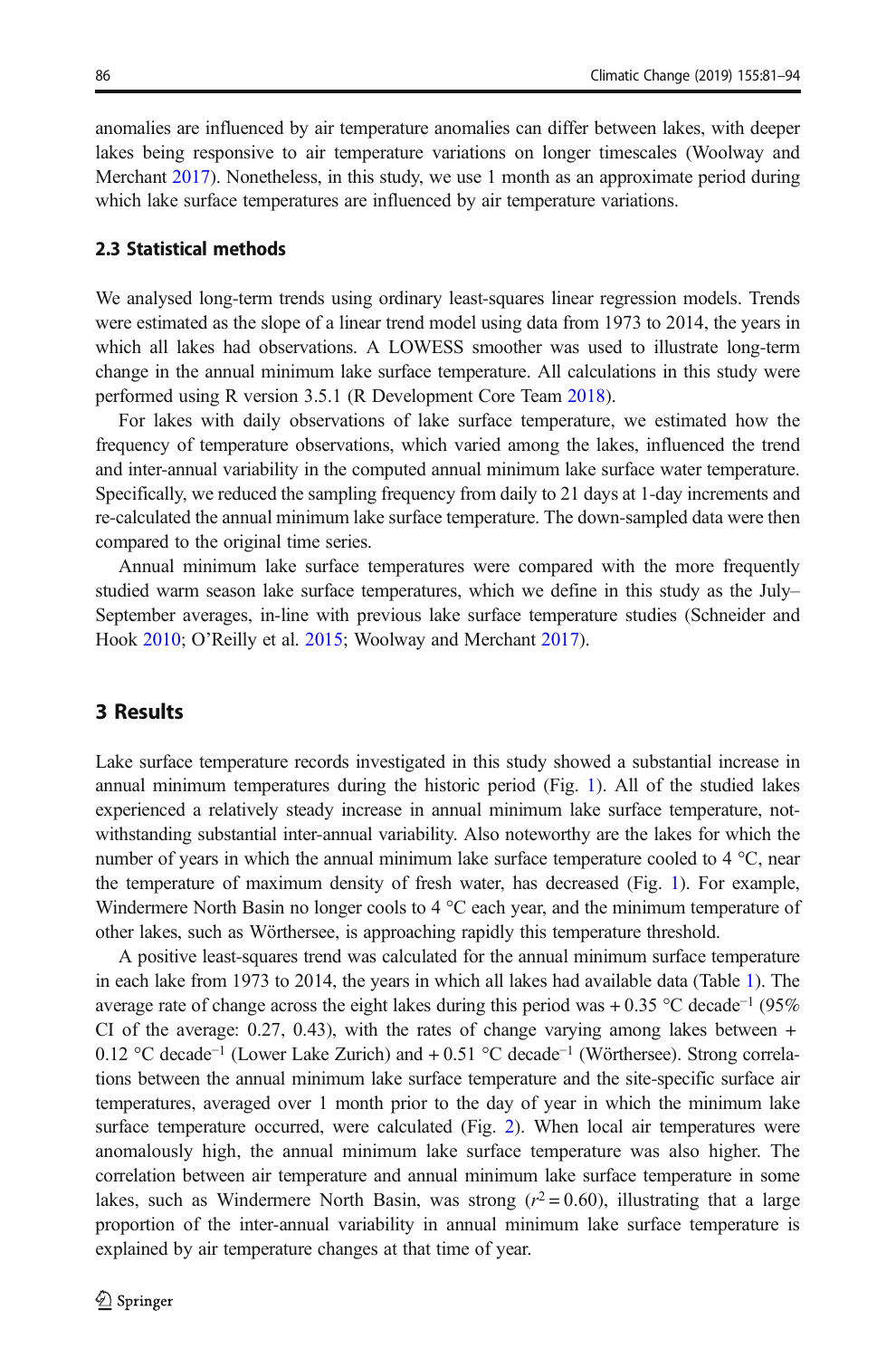<span id="page-6-0"></span>

Fig. 1 Annual minimum lake surface water temperature for each lake investigated in this study. The annual minimum lake surface temperatures are shown by the grey points and the LOWESS smoother (11-year span) is shown by the solid black line. The horizontal grey line illustrates an annual minimum lake surface temperature of 4 °C. a Leven, UK. b Blelham Tarn, UK. c Windermere North, UK. d Esthwaite Water, UK. e Windermere South, UK. f Feeagh, Ireland. g Zurich, Switzerland. h Wörthersee, Austria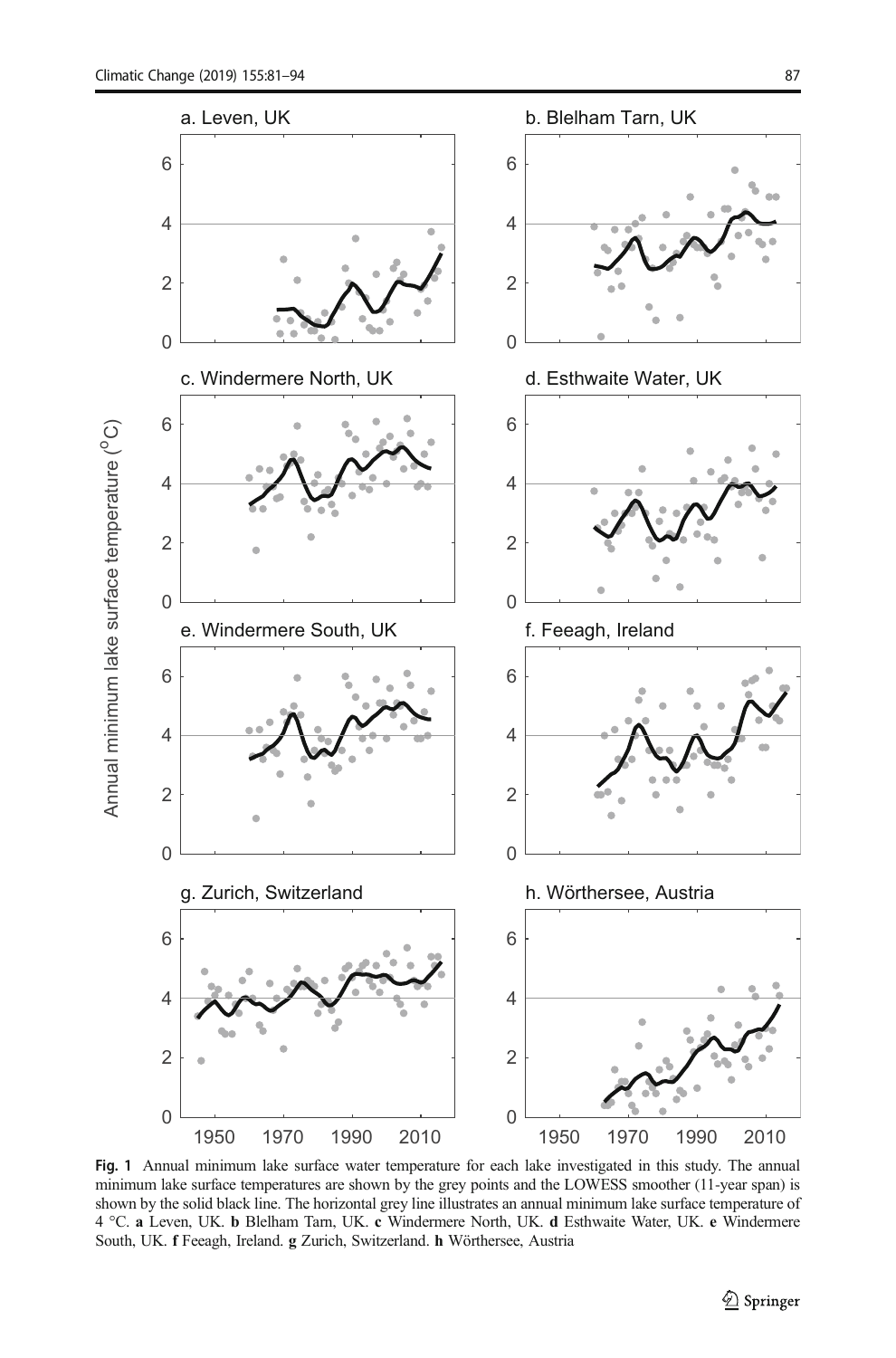Annual minimum lake surface temperature (<sup>°</sup>C) Annual minimum lake surface temperature  $(^0C)$ 

<span id="page-7-0"></span>

Fig. 2 Relationship between the annual minimum of lake surface water temperature and air temperatures averaged over 1 month prior to the day of year in which the minimum lake surface temperature occurred. Linear regressions are also illustrated (black line) and the calculated correlation coefficient  $(r^2)$  is shown. **a** Leven, UK. **b** Blelham Tarn, UK. c Windermere North, UK. d Esthwaite Water, UK. e Windermere South, UK. f Feeagh, Ireland. g Zurich, Switzerland. h Wörthersee, Austria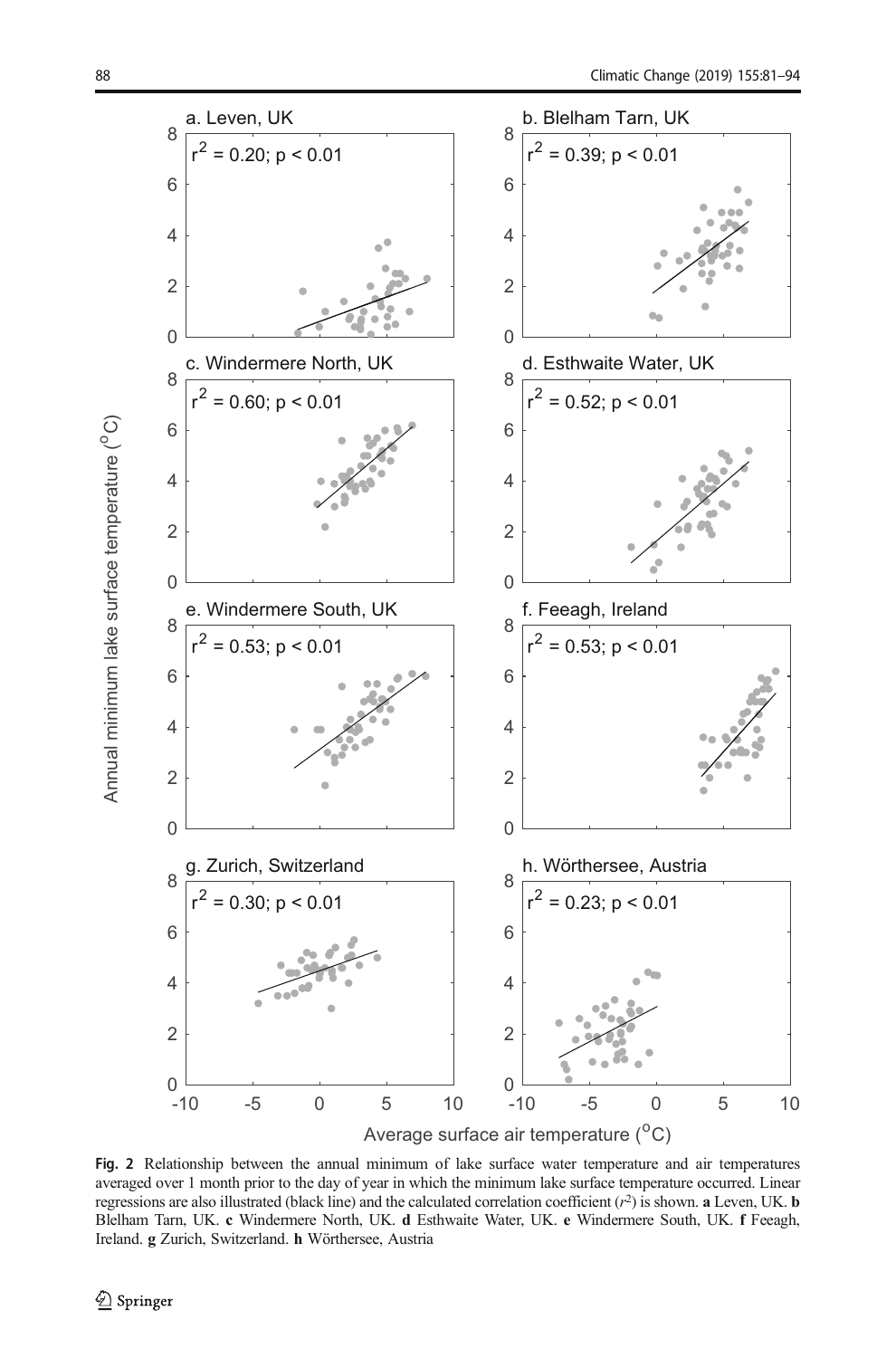For lakes with available daily surface water temperature observations(Feeagh and Wörthersee), we investigated the influence of sampling frequency on the inter-annual variability and the rate of change in annual minimum lake surface temperature (Fig. 3). We found that down-sampling the daily lake surface temperature observations to a 21-day sampling frequency does not influence the calculated rate of change in annual minimum surface temperature in these lakes. Specifically, the calculated rate of change of the down-sampled data lies within the 95% confidence interval of the rate of change calculated with daily observations. However, the representativeness of the interannual variability in annual minimum lake surface temperature decreases with a decrease in sampling frequency (Fig. 3). In particular, the computed correlation coefficient between the annual minimum lake surface temperature calculated from the daily data and that calculated from the down-sampled time series decreases with a decrease in sampling frequency.

The rate of change in annual minimum lake surface temperature is comparable to, but not correlated with, the rate of change in July–September average lake surface temperature (Fig. [4](#page-9-0)). During July–September, all lakes showed a positive least-squares trend in their surface temperature between 1973 and 2014 (Table [1\)](#page-3-0). The average rate of change across the eight lakes during this



Fig. 3 Comparison of the calculated annual minimum lake surface water temperature from the observed data (as shown in Fig. [1\)](#page-6-0) with those calculated from a time series whereby the sampling frequency was reduced from daily to 21 days at 1-day increments. Shown are **a**, c the inter-annual variability in the annual minimum observed and downsampled lake surface water temperature time series and **b**, **d** the calculated rate of change in minimum lake surface temperature from 1973 to 2014. In **b** and **d**, the solid black horizontal line represents the calculated rate of change from the observed annual minimum temperature, and the dashed lines represent the 95% confidence interval (Table [1](#page-3-0)). Note that a sampling resolution of 1-day is equal to the raw daily data. Lake temperatures are shown only for lakes with daily lake surface temperature observations: a, b Feeagh, Ireland, and c, d Wörthersee, Austria. The grey lines in **b** and **d** show the computed correlation coefficients  $(r^2)$  between the observed annual minimum lake surface water temperature and that calculated from the down-sampled time series (as shown in **a** and **c**)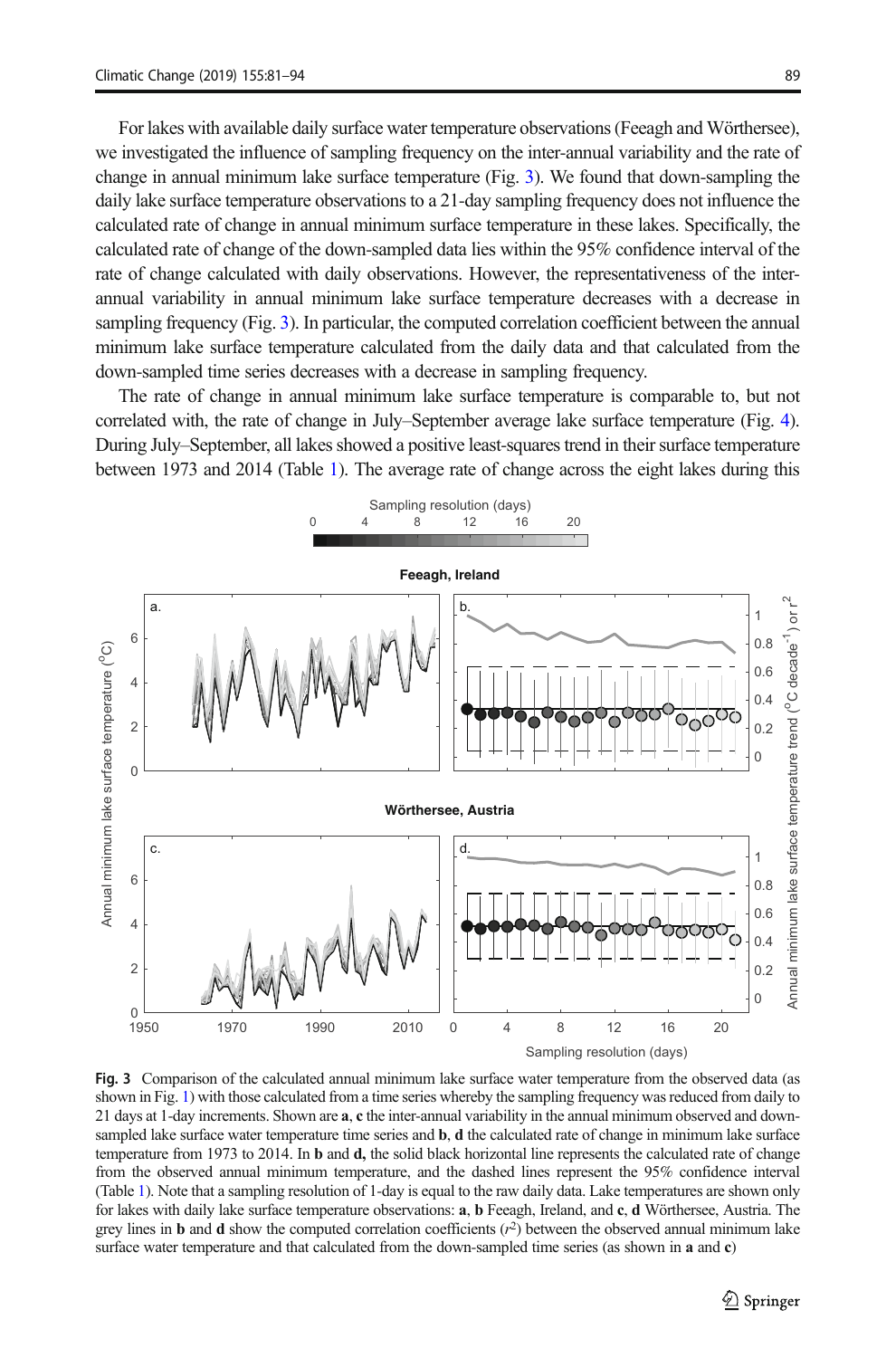<span id="page-9-0"></span>period was + 0.32 °C decade<sup>-1</sup> (95% CI of the average 0.22, 0.42), with the rates of change varying among lakes between + 0.08 °C decade<sup>-1</sup> (Feeagh) and + 0.52 °C decade<sup>-1</sup> (Leven). In some lakes, such as those situated in the UK (Blelham Tarn and Esthwaite Water) and Ireland (Feeagh), the increase in annual minimum lake surface temperature is considerably higher than the rate of change in July–September averaged surface temperatures. Annual minimum surface temperatures in Blelham Tarn are increasing at a rate approximately twice that of the July–September surface temperature change, and in Feeagh, annual minimum lake surface temperatures are increasing four times faster than July–September surface temperature averages (Fig. 4).

### 4 Discussion

We investigated the influence of climate change on the annual minimum surface water temperature of some of Europe's best monitored lakes. Lake surface water temperature responses to climate change had been investigated previously, but our study is the first to investigate and compare annual minimum lake surface temperatures using long-term observational data from numerous lakes. Based on these long-term observations, we found a largescale increase in annual minimum surface temperature, with an average warming rate of + 0.35 °C decade<sup>−</sup><sup>1</sup> (range + 0.12 to + 0.51 °C decade<sup>−</sup>1) across eight study lakes in Europe.

The increase in annual minimum lake surface temperatures observed in this study correlated with the inter-annual variability in winter air temperature. A perfect fit between these temperature time series was not expected due to climate-induced changes in other variables such as wind speed (Woolway et al. [2017b](#page-13-0)) and solar radiation (Schmid and Köster [2016](#page-12-0)) that can influence greatly the lake surface energy budget and, thus, lake surface water temperature. However, the strong correlations imply that changes in winter air temperature have an important influence on the minimum lake surface temperature attained within a given year.

The impacts of increasing annual minimum surface temperatures on lakes differ but are likely to be as important as the impacts of increases in summer-average lake surface temperature



Fig. 4 Comparison of the rate of change in July–September average lake surface temperature and the rate of change in annual minimum lake surface temperature. The grey lines represent the 95% confidence interval of the calculated trends. The black diagonal line gives the 1:1 relationship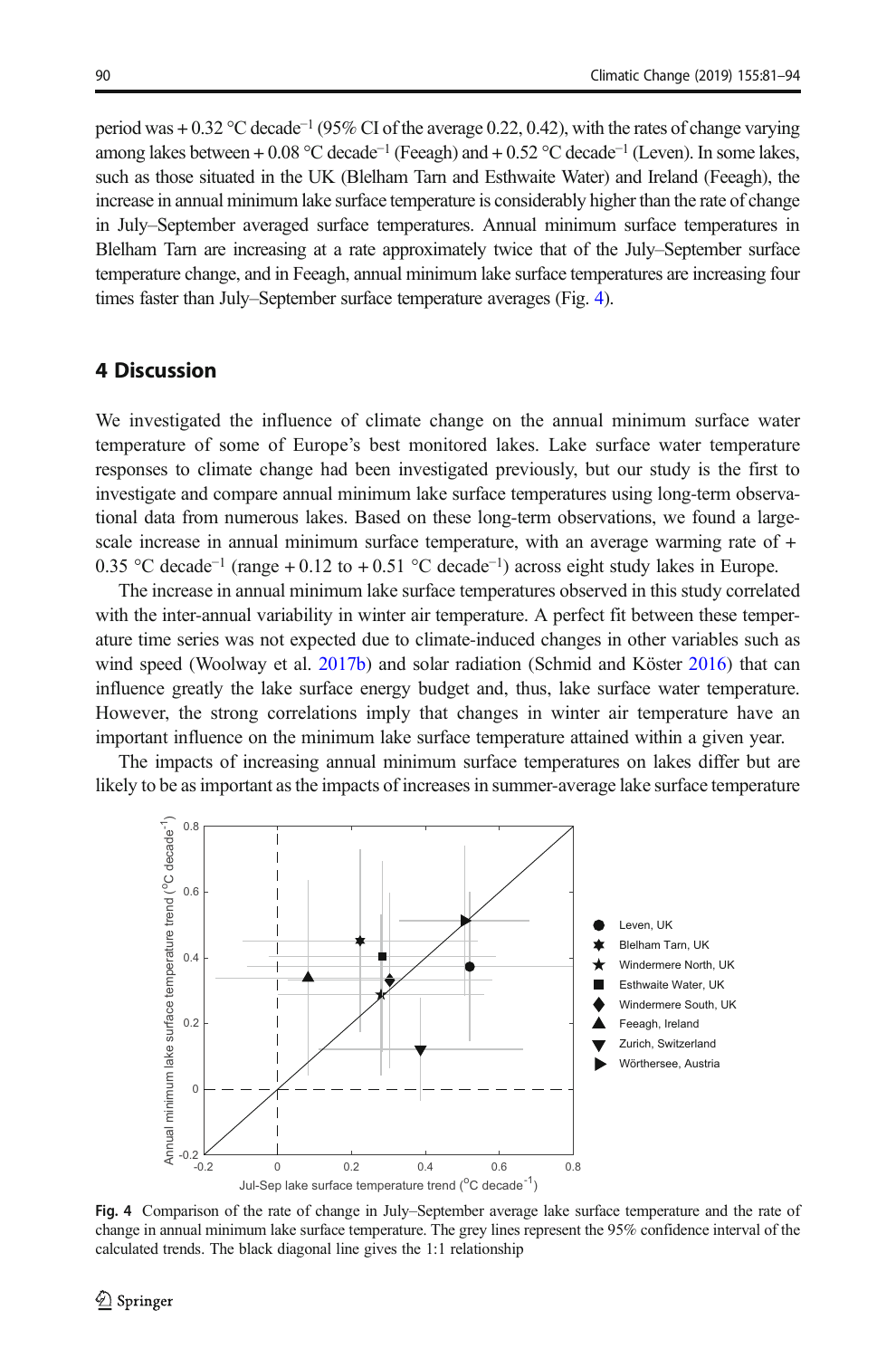warming (+0.32 °C decade<sup>-1</sup>), which has been more widely studied globally (O'Reilly et al. [2015](#page-12-0)). An increase in the annual minimum lake surface temperature can imply that a critical temperature threshold is crossed. One of the most important surface temperature thresholds in lakes with regard to physical lake processes is 4 °C, the temperature of maximum density of freshwater. This is especially critical for deep monomictic lakes as it has a direct influence on the duration of the period of homothermy during which a lake can mix fully in winter as well as the depth of mixing. In particular, if the surface temperature of deep lakes does not fall to  $4^{\circ}$ C, positive stratification can persist from one summer to the next without interruption, inhibiting complete turnover and resulting in deepwater carryover (Peeters et al. [2002](#page-12-0)). This, in turn, results in a warming of the hypolimnion (Livingstone [2003](#page-12-0); Dokulil et al. [2006\)](#page-11-0) and reduced replenishment of deepwater dissolved oxygen (Livingstone [1997;](#page-12-0) Straile et al. [2003;](#page-13-0) Rempfer et al. [2010](#page-12-0)). There is some evidence that this may, indeed, already be taking place, with deeply penetrative mixing being suppressed in some traditionally monomictic lakes during increasingly mild winters (Livingstone [1993;](#page-12-0) Peeters et al. [2002](#page-12-0); Woolway and Merchant [2019](#page-13-0)), resulting in a decrease in deepwater oxygen concentrations (North et al. [2014](#page-12-0)). Oxygen depletion and high hypolimnetic temperatures can also affect other biogeochemical processes in lakes resulting in, for example, enhanced nutrient release at the sediment–water interface (Marsden [1989;](#page-12-0) Søndergaard et al. [2003](#page-12-0)). The lack of complete mixing can also cause reduced phosphorus availability in the surface water of lakes at the beginning of the growing season or create different initial conditions for some algal groups in spring (Yankova et al. [2017](#page-13-0)).

Rising minimum lake temperatures will also change habitats for cold water species (McGinnity et al. [2009](#page-12-0); de Eyto et al. [2016\)](#page-11-0). For some glacial relict species which rely on cold winter temperatures as climate refugia, such as the Opossum shrimp Mysis salemaai and the Arctic charr Salvelinus alpinus, cold water temperatures are important for survival (Elliott and Elliott [2010](#page-11-0); Penk et al. [2015](#page-12-0)) and such species decline rapidly when lake waters no longer reach "cold water" temperatures (Jeppesen et al. [2009](#page-12-0)). For example, rising winter lake temperatures have been linked to the disappearance of Arctic charr from Lake Vättern (Jonsson and Setzer [2015\)](#page-12-0).

Rising minimum temperatures, as shown in this study, imply that periods of warmer surface water temperatures are extended during winter. Such extended periods will affect the phenology of phytoplankton, zooplankton and even fish (Weyhenmeyer [2001](#page-13-0); Thackeray et al. [2016](#page-13-0); Hansen et al. [2017\)](#page-12-0) and could also result in a mismatch of species interactions (Adrian et al. [2006](#page-11-0); Thackeray et al. [2013](#page-13-0)). Ultimately, the warming will affect the rate of primary production, the rate of decomposition and the appearance of cyanobacteria (Robarts and Zohary [1987](#page-12-0)).

Our finding of an increase in annual minimum lake surface water temperature is applicable to other lakes globally, exclusively to lakes that do not experience ice cover and those situated in regions where winter air temperatures are increasing. The number of ice-free lakes worldwide is expected to increase with climatic warming (Sharma et al. [2019\)](#page-12-0); thus, we further anticipate an increase in the number of lakes that experience a warming of annual minimum lake surface temperatures in the future. Our sensitivity analysis demonstrated that sampling frequency does not influence considerably the calculated rate of change in annual minimum lake surface temperature. Thus, there are good prospects for investigating annual minimum lake temperature changes in other lakes, even when daily observational data are not available. Increasing the study region to a global scale would help generalise the trends shown for lakes in this study, which did not differ considerably in terms of their size, depth and location, relative to lakes worldwide (Messager et al. [2016](#page-12-0)). Understanding, predicting and quantifying the thermal response of lakes to abrupt and gradual climate change are critical for future decision-making involving water resource management policies and to understand how lake ecosystems will respond in the future.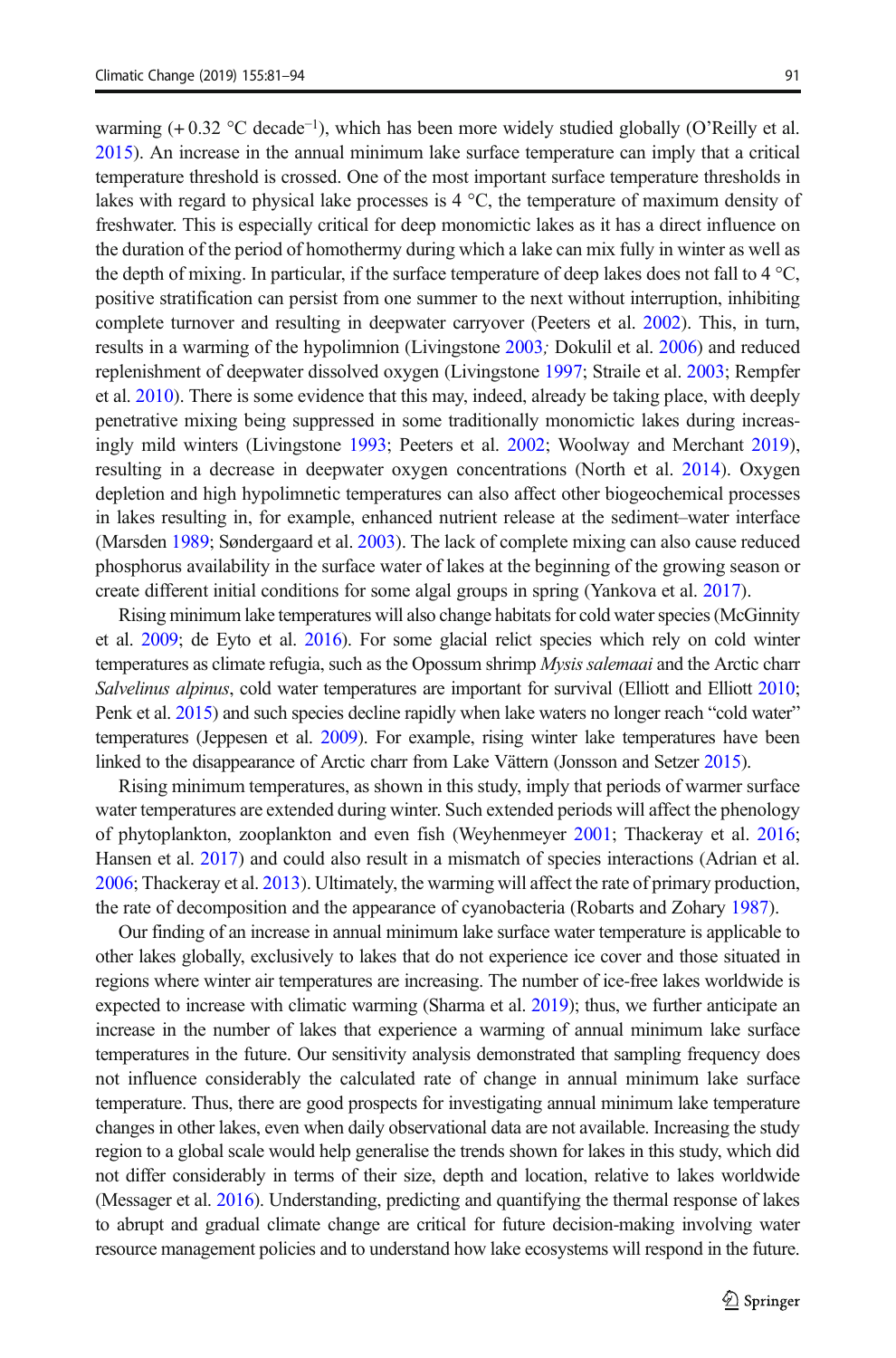### <span id="page-11-0"></span>5 Conclusions

Lake surface water temperature observations were analysed to investigate how annual minimum lake surface temperatures have responded to climate change and, in particular, an increase in winter air temperatures. Our results show, for many lakes, a rapid warming of annual minimum lake surface temperatures, with an average surface warming rate of + 0.35 °C decade<sup>−</sup><sup>1</sup> between 1973 and 2014. Such an increase can have a substantial influence on a lake ecosystem. For example, it can influence the length of the growing season with consequent increases in bacterial and phytoplankton productivity. It can also decrease or even cause the loss of cold stenothermic species and disrupt food web structures leading to a possible mismatch of species interactions. Some aquatic ecosystems may be able to adapt to the observed changes in temperature extremes; however, possible regime shifts need to be taken into consideration during climate change discussions.

Acknowledgements We would like to thank the numerous individuals who contributed to many decades of lake temperature measurements in each of the lakes included in this investigation. The Freshwater Biological Association collected lake temperature data in the English Lake District prior to 1989 and the NERC Centre for Ecology & Hydrology subsequently. Data for Loch Leven were collected by staff from the NERC Centre for Ecology & Hydrology, Edinburgh. The staff of the Marine Institute in Ireland (and formerly the SRT and SRAI) collected the data from Lough Feeagh. Temperatures for Lake Zurich were provided by the City of Zurich Water Supply and by the Amt für Abfall, Wasser, Energie und Luft of the Canton of Zurich. We thank Mr. Christian Kopeinig from The Hydrographical Service Carinthia for providing long-term data from Wörthersee. This work benefited from participation in the Global Lake Ecological Observatory Network (GLEON).

Funding information This analysis was funded by EUSTACE (EU Surface Temperature for All Corners of Earth) which has received funding from the European Union's Horizon 2020 Programme for Research and Innovation, under Grant Agreement no 640171. RIW received funding from a European Union's Marie Skłodowska-Curie Individual Fellowship (#791812; INTEL project).

Open Access This article is distributed under the terms of the Creative Commons Attribution 4.0 International License (http://creativecommons.org/licenses/by/4.0/), which permits unrestricted use, distribution, and reproduction in any medium, provided you give appropriate credit to the original author(s) and the source, provide a link to the Creative Commons license, and indicate if changes were made.

# References

- Adrian R, Wilhelm S, Gerten D (2006) Life history traits of lake plankton species may govern their phenological response to climate warming. Glob Chang Biol 12:652–661
- Austin JA, Colman SM (2007) Lake Superior summer water temperatures are increasing more rapidly than regional temperatures: a positive ice-albedo feedback. Geophys Res Lett 34. <https://doi.org/10.1029/2006GL029021>
- Dokulil MT, Jagsch A, George G et al (2006) Twenty years of spatially coherent deep-water warming in lakes across Europe related to the North Atlantic Oscillation. Limnol Oceanogr 51:2787–2793
- Dunn RJH, Willett KM, Thorne PW et al (2012) HadISD: a quality-controlled global synoptic report database for selected variables at long-term stations from 1973-2011. Clim Past 8:1649–1679
- Elliott JM, Elliott JA (2010) Temperature requirements of Atlantic salmon Salmo salar, brown trout Salmo trutta and Arctic charr Salvelinus alpinus: predicting the effects of climate change. J Fish Biol 77:1793–1817
- Elo A-R, Huttula T, Peltonen A, Virta J (1998) The effects of climate change on the temperature conditions of lakes. Boreal Environ Res 3:137–150
- de Eyto E, Dalton C, Dillane M et al (2016) The response of North Atlantic diadromous fish to multiple stressors, including land use change: a multidecadal study. Can J Fish Aquat Sci 73:1759–1769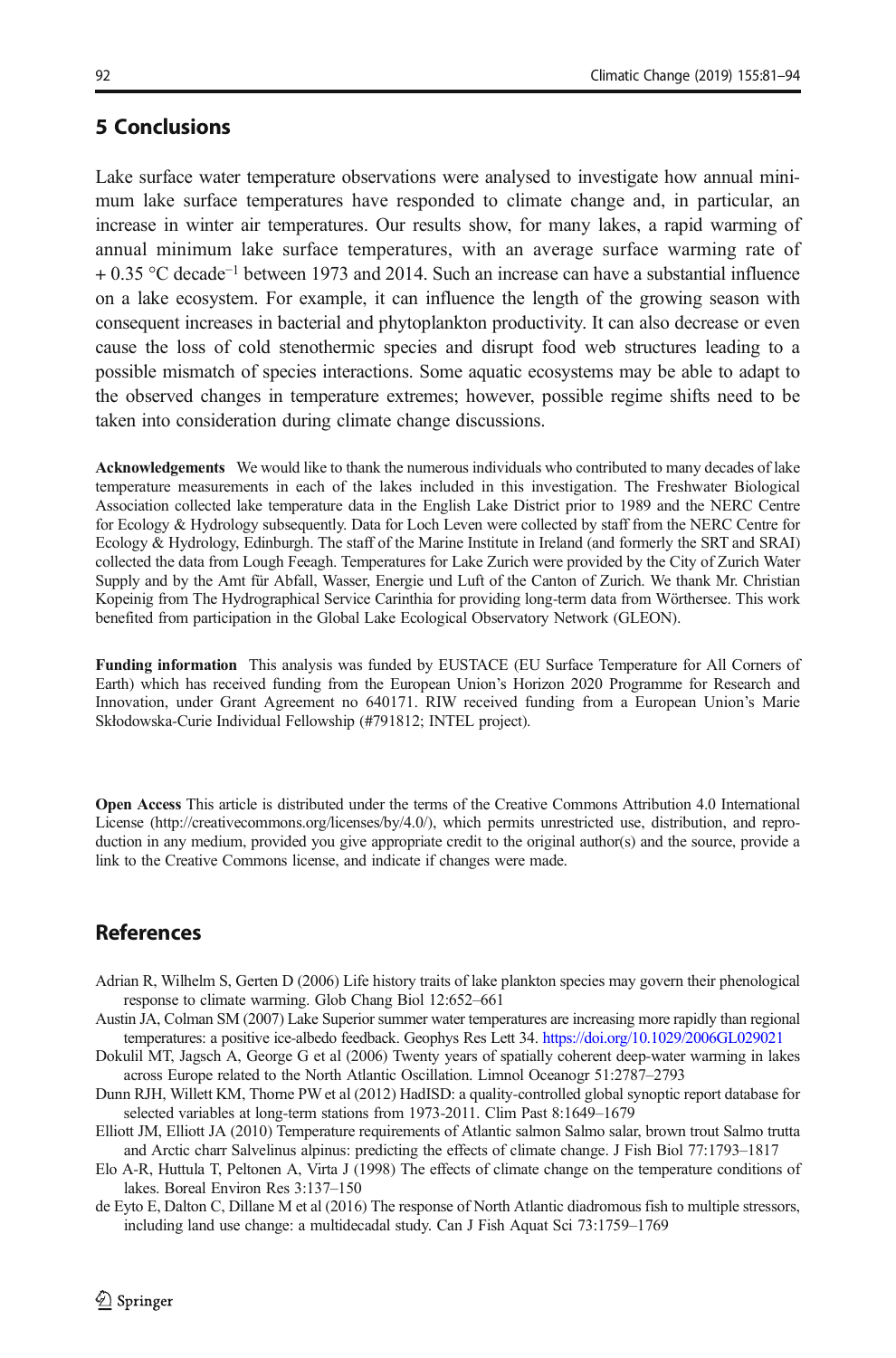- <span id="page-12-0"></span>Fang X, Stefan HG (1999) Projections of climate change effects on water temperature characteristics of small lakes in the contiguous U.S. Clim Chang 42:377–412
- George DG, Maberly SC, Hewitt DP (2004) The influence of the North Atlantic Oscillation on the physics, chemistry and biology of four lakes in the English Lake District. Freshw Biol 49:760–774
- Hampton SE, Galloway AWE, Powers SN et al (2017) Ecology under lake ice. Ecol Lett 20:98–111
- Hansen GJA, Read JS, Hansen JF, Winslow LA (2017) Projected shifts in fish species dominance in Wisconsin lakes under climate change. Glob Chang Biol 23:1463–1476
- Jeppesen E, Kronvang B, Meerhoff M et al (2009) Climate change effects on runoff, catchment phosphorus loading and lake ecological state, and potential adaptations. J Environ Qual 38:1930–1941
- Jonsson T, Setzer M (2015) A freshwater predator hit twice by the effects of warming across trophic levels. Nat Commun 6:5992
- Lenters JD (2004) Trends in the Lake Superior water budget since 1948: a weakening seasonal cycle. J Great Lakes Res 30:20–40
- Livingstone DM (1993) Temporal structure in the deep-water temperature of four Swiss lakes: a short-term climatic change indicator? Verh Internat Verein Limnol 25:75–81
- Livingstone DM (1997) An example of the simultaneous occurrence of climate-driven 'saw-tooth' deep-water warming/cooling episodes in several Swiss lakes. Verh Internat Verein Limnol 26:822–828
- Livingstone DM (2003) Impact of secular climate change on the thermal structure of a large temperate central European lake. Clim Chang 57:205–225
- Maberly SC, Elliott JA (2012) Insights from long-term studies in the Windermere catchment: external stressors, internal interactions and the structure and function of lake ecosystems. Freshw Biol 57:233–243
- Magee MR, Wu CH, Robertson DM et al (2016) Trends and abrupt changes in 104 years of ice cover and water temperature in a dimictic lake in response to air temperature, wind speed, and water clarity drivers. Hydrol Earth Syst Sci 20:1681–1702
- Marsden HW (1989) Lake restoration by reducing external phosphorus loading: the influence of sediment phosphorus release. Freshw Biol 21:139–162
- McGinnity P, Jennings E, de Eyto E et al (2009) Impact of naturally spawning captive-bred Atlantic salmon on wild populations: depressed recruitment and increased risk of climate-mediated extinction. Proc R Soc Lond Biol 283:3601–3610
- Messager ML et al (2016) Estimating the volume and age of water stored in global lakes using a geo-statistical approach. Nat Commun 7:13603
- North RP, North RL, Livingstone DM et al (2014) Long-term changes in hypoxia and soluble reactive phosphorus in the hypolimnion of a large temperate lake: consequences of a climate regime shift. Glob Chang Biol 20:811–823
- O'Reilly C, Sharma S, Gray DK et al (2015) Rapid and highly variable warming of lake surface waters around the globe. Geophys Res Lett 42:10773–10781
- Peeters F, Livingstone DM, Goudsmit G-H et al (2002) Modeling 50 years of historical temperature profiles in a large central European lake. Limnol Oceanogr 47:186–197
- Penk M, Donohue I, Récoules V, Irvine K (2015) Elevated temperatures interact with habitat quality to undermine survival of ectotherms in climatic refugia. Divers Distrib 21:200–210
- Piccolroaz S, Toffolon M, Majone B (2013) A simple lumped model to convert air temperature into surface water temperature in lakes. Hydrol Earth Syst Sci 17:3323–3338
- R Development Core Team (2018) R: a language and environment for statistical computing. R Foundation for Statistical Computing, Vienna [Available at [http://www.R-project.org/\]](http://www.r-project.org/)
- Rempfer J, Livingstone DM, Blodau C et al (2010) The effect of the exceptionally mild European winter of 2006-2007 on temperature and oxygen profiles in lakes in Switzerland: a foretaste of the future? Limnol Oceanogr 55:2170–2180
- Robarts RD, Zohary T (1987) Temperature effects on photosynthetic capacity, respiration, and growth rates of bloom-forming cyanobacteria. New Zeal J Mar Fresh 21:391–399
- Schmid M, Köster O (2016) Excess warming of a Central European lake by solar brightening. Water Resour Res 52:8103–8116
- Schneider P, Hook SJ (2010) Space observations of inland water bodies show rapid surface warming since 1985. Geophys Res Lett 37:L22405. <https://doi.org/10.1029/2010GL045059>
- Sharma S, Gray DK, Read JS et al (2015) A global database of lake surface temperatures collected by in situ and satellite methods from 1985-2009. Sci Data 2:150008
- Sharma S, Blagrave K, Magnuson JJ et al (2019) Widespread loss of lake ice around the Northern Hemisphere in a warming world. Nat Clim Chang 9:227–231
- Søndergaard M, Jensen JP, Jeppesen E (2003) Role of sediment and internal loading of phosphorus in shallow lakes. Hydrobiologia 506:135–145